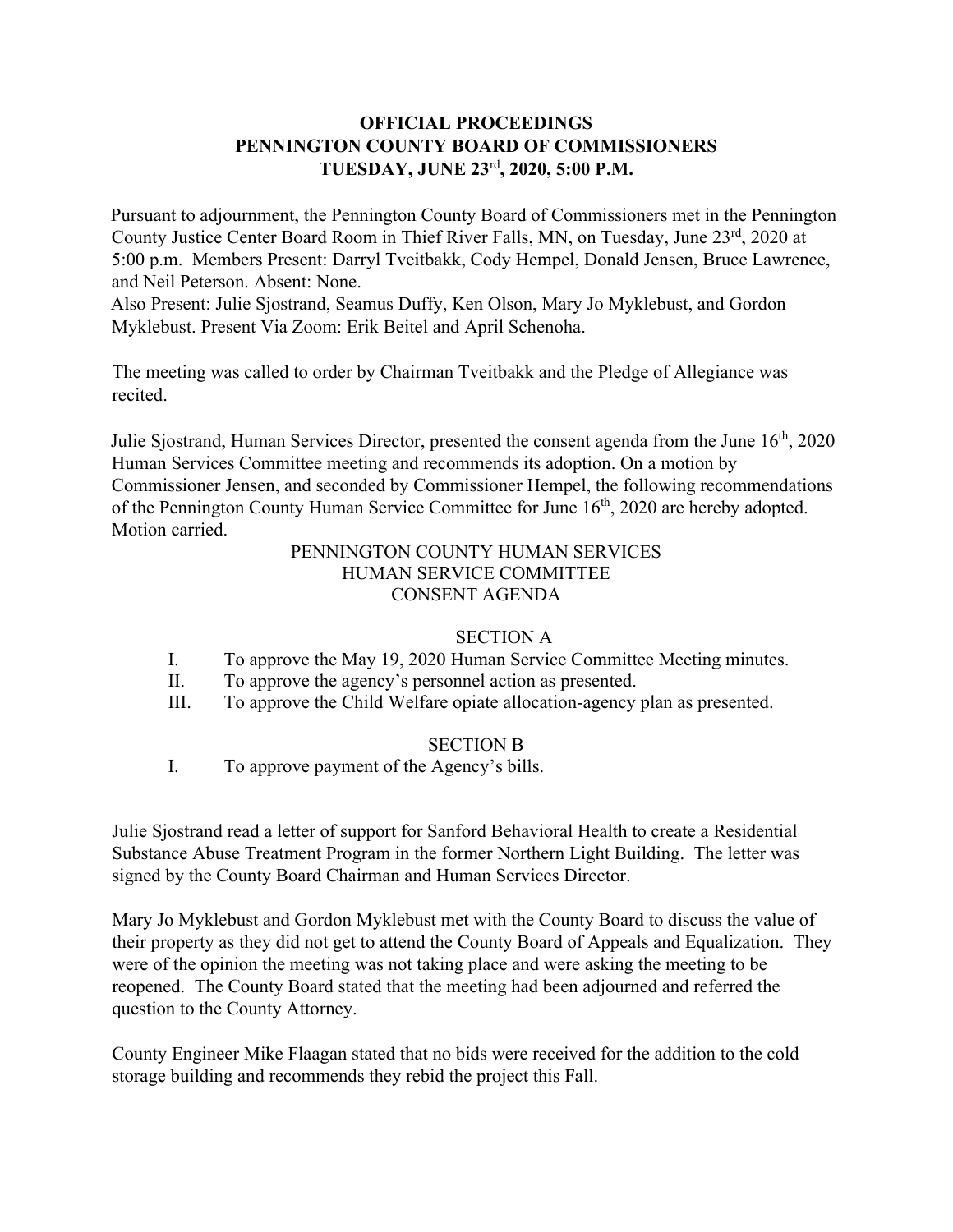The following resolution was introduced by Commissioner Jensen, seconded by Commissioner Peterson, and upon vote was unanimously carried.

## Pennington County Highway Department

Certificate of Final Acceptance

County Board Acknowledgement

Whereas: Contract No. 1901 has in all things been completed, and the County Board being fully advised in the premises, now then be it resolved; that we do hereby accept said completed project for and in behalf of the Pennington County Highway Department and authorized final payment as specified herein.

Mike Flaagan asked to set another J.D. #13 meeting. It was decided the meeting be held on July  $13<sup>th</sup>$ , 2020 or July17<sup>th</sup>, 2020. This will need to be coordinated with Marshall County.

Mike Flaagan said work was progressing on the design for improving the C.D. #96 Outlet and recommends advertising for bids to be opened August  $11<sup>th</sup>$ , 2020. Moved by Commissioner Peterson, seconded by Commissioner Lawrence, to authorize the Engineer and County Auditor to advertise for bids for the C.D. #96 Outlet Improvement Project to be opened on August  $11<sup>th</sup>$ , 2020 in Meeting Room A in the Pennington County Government Center. Motion Carried.

We will be receiving quotes for paving the parking lots west of the Pennington County Judicial Center on June  $26<sup>th</sup>$ , 2020 as agreed in the lease with School District #564.

The County Engineer then reviewed the progress on the bridge crossing on CSAH #8, the Roundabout Project on State Highway # 32, and the Roundabout Project at the intersection of the Airport Road and CSAH #8 near Challenger School.

Commissioner Lawrence asked about maintenance on  $150<sup>th</sup>$  Avenue as it is getting used as a detour for the Airport Road. County Engineer Flaagan stated the County is working with Rocksbury Township on this maintenance.

County Sheriff Ray Kuznia presented a letter of resignation from Nancy Timm as part-time Dispatcher/Jailer.

Moved by Commissioner Jensen, seconded by Commissioner Lawrence, to advertise for applicants for two part-time Dispatcher/Jailers. Motion carried.

A discussion was held on the possibility of Northland College to provide Dispatcher Training.

Erik Beitel, Emergency Management Director, gave a COVID-19 update. Pennington County has seen no additional confirmed cases of COVID 19 and currently has no active cases. Inter-County Nursing Service askes residents to not get a false sense of security and keep practicing social distancing and good hygiene.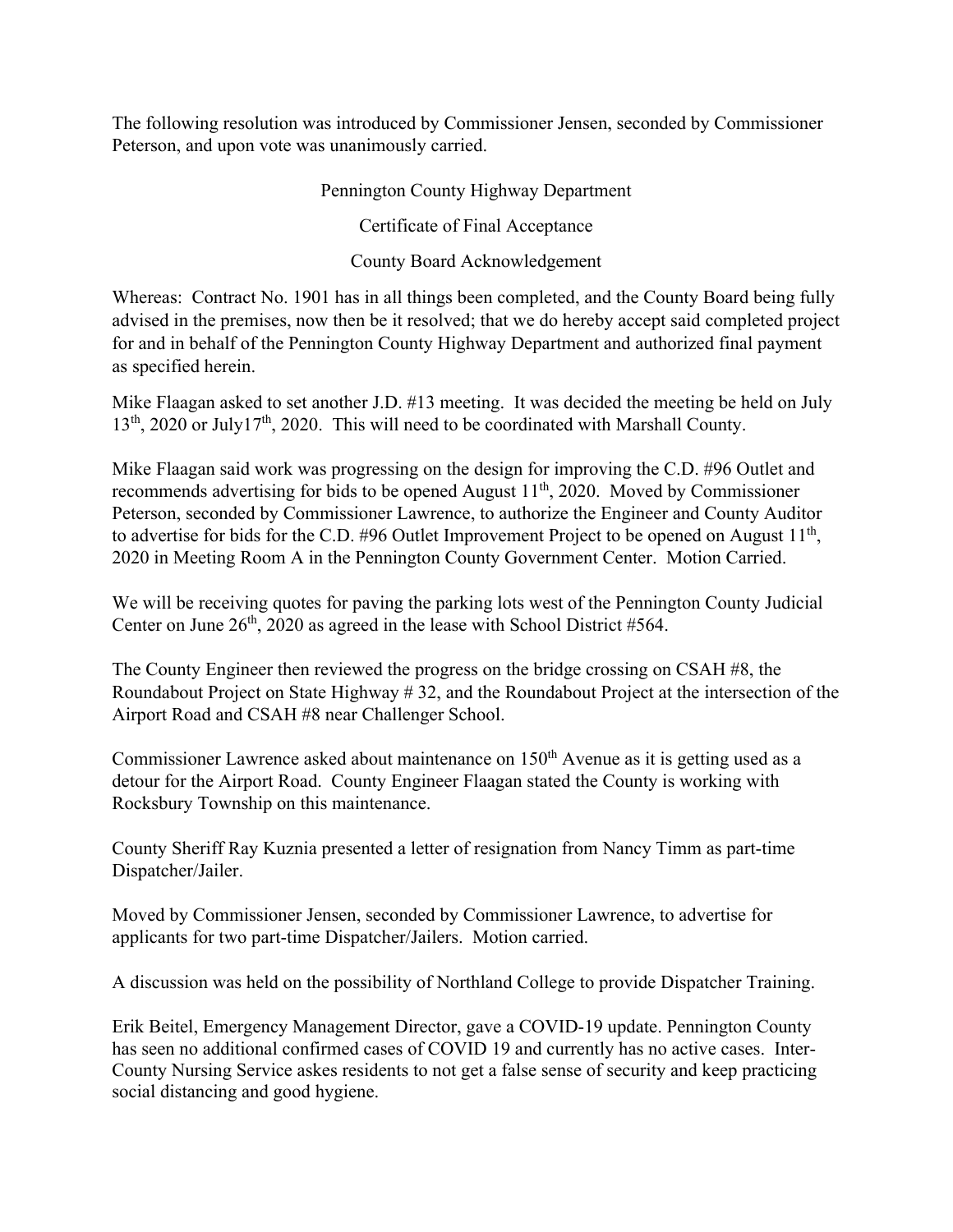County Auditor-Treasurer Ken Olson reviewed the letter from Widseth Smith Nolting (Widseth) regarding a structural review of the County Government Center, more specifically, the interior wall between the Motor Vehicle Department and the office used previously by the County Attorney. The structural engineer has determined that this wall is not a load bearing wall.

The County Board then discussed opening the County Government Center to the public to allow for absentee voting which begins June  $26<sup>th</sup>$ , 2020. Moved by Commissioner Jensen, seconded by Commissioner Lawrence, to open the County Government Center to the public on June 26<sup>th</sup>, 2020 to allow for absentee voting. The other offices may also choose to open the public, open by appointment only, or remain closed. Motion carried.

Moved by Commissioner Jensen, seconded by Commissioner Hempel, to approve the County Board minutes of June 9<sup>th</sup>, 2020 and the County Board of Appeal and Equalization minutes from June 15<sup>th</sup>, 2020 as written. Motion carried.

Moved by Commissioner Lawrence, seconded by Commissioner Hempel, to approve payment of the Human Service Warrants in the amount of \$28,933.08 and also the following Commissioner warrants. Motion carried.

#### WARRANTS

| County Revenue       | \$139,697.23           |
|----------------------|------------------------|
| Road & Bridge        | \$111,546.66           |
| Ditch Funds          | $\frac{\$}{31,247.72}$ |
| Solid Waste Facility | 258.83                 |
|                      |                        |

Per diems and meal reimbursements in the amount of \$10.95 were also approved.

The Personnel Committee then recommended that Jennifer Herzberg be appointed as Interim County Auditor-Treasurer effective July  $1<sup>st</sup>$ , 2020. Commissioner Jensen moved, seconded by Commissioner Peterson, to appoint Jennifer Herzberg to the position of Interim County Auditor-Treasurer to fill the unexpired term as a result of Ken Olson's retirement effective July 1<sup>st</sup>, 2020. Motion carried.

The County Board then discussed the County Coordinator job description. Moved by Commissioner Lawrence, seconded by Commissioner Hempel, to adopt the job description of County Coordinator as written. Motion carried.

Moved by Commissioner Peterson, seconded by Commissioner Hempel, to advertise to fill the County Coordinator position. Motion carried.

Moved by Commissioner Peterson, seconded by Commissioner Lawrence, to have the Personnel Committee meet with the existing Auditor-Treasurer staff to discuss staffing of the office and advertise as needed. Motion carried.